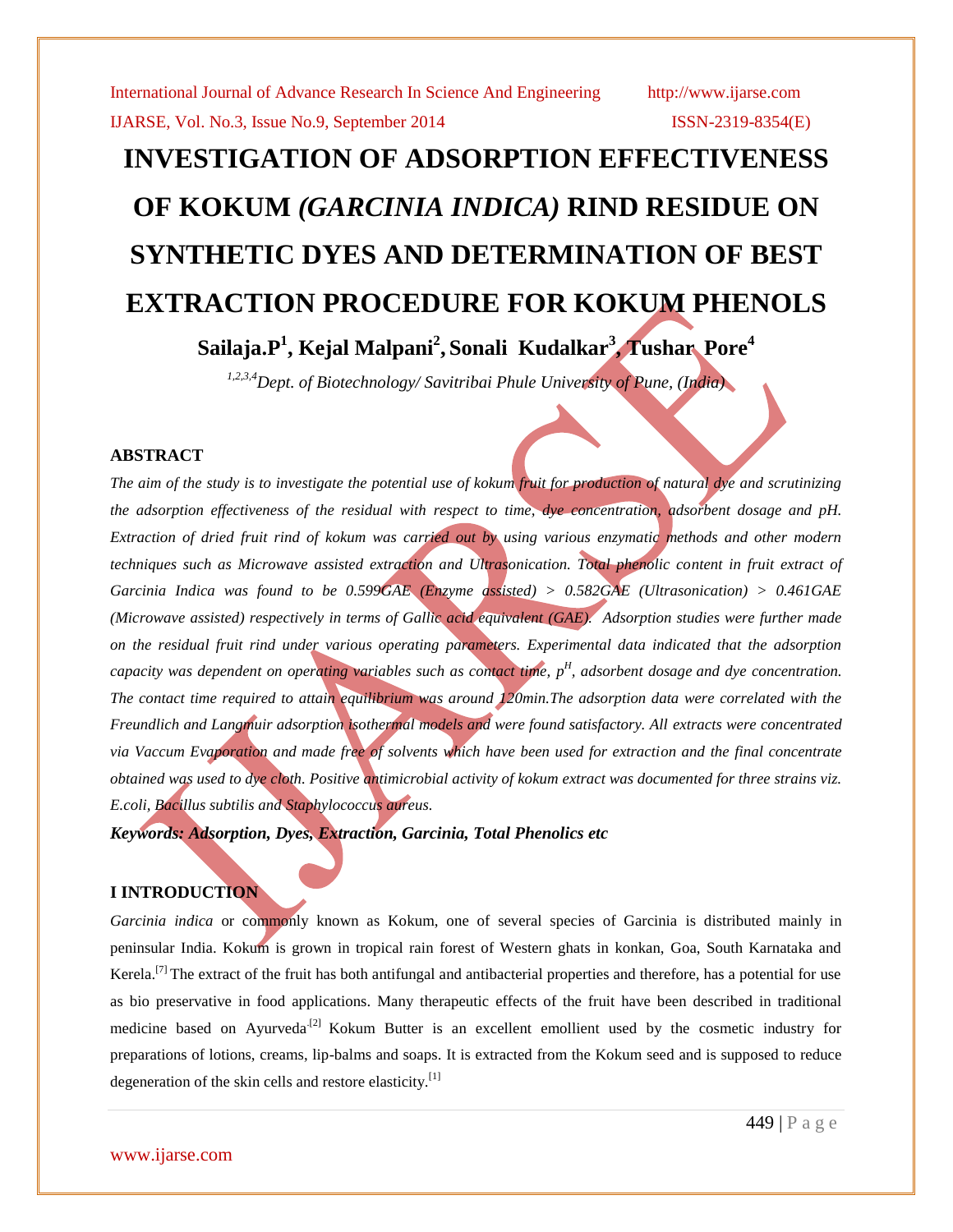*Garcinia indica* extracts, especially from its rind, are rich in phenols like polyisoprenylated benzophenone derivatives such as Garcinol and its colorless isomer, Isogarcinol. Garcinol shows strong antioxidant activity since it contains both phenolic hydroxyl groups as well as a β-diketone moiety, and in this respect it resembles with the well known antioxidant of plant origin, viz. Curcumin The rind also contains hydroxycitric acid (HCA), hydroxycitric acid lactone, citric acid and oxalic acid. HCA from the rind of the fruit is used as a hypocholesterolaemic agent.and is also a potential anti-obesity agent. It suppresses fatty acid synthesis, lipogenesis, and food intake, and thus induces weight loss. Anthocyanin the coloring pigment is used in food industry as a coloring agent and has anti-oxidant activity. The structures of these compounds are shown in Figure 1.  $^{[12]}$ 

The general techniques of medicinal plant extraction include maceration, infusion, percolation, digestion, decoction, hot continuous extraction (Soxhlet), aqueous-alcoholic extraction by fermentation, counter- current extraction, microwave-assisted extraction, ultrasound extraction (sonication), supercritical fluid extraction, and phytonic extraction (with hydrofluorocarbon solvents). The variations in different extraction methods that will affect quantity and secondary metabolite composition of an extract depend upon type of extraction, time of extraction, temperature, nature of solvent, solvent concentration, polarity [5,6]

 Surveys on the process of extracting acid from dried rinds of *Garcinia oblongifolia* Champ. ex Benth (*G.oblongifolia*) using microwave in terms of time, machine power and solid/liquid rate, have resulted in such findings as: the best time allocation for extracting is 25 minutes; machine power works best at level 2 (microwave power is 400 W); suitable rate of solid/liquid is 0.071 (approximately 150 mL solvent per 10 g of sample). The total amounts acid and (-)-hydroxycitric acid extracted from 100 g dried rinds of *G. oblongifolia* are 18.592 g and 10.137g respectively. This is the first finding on extraction of (-)-HCA from dried rinds of *G. oblongifolia* using microwave**.**  <sup>[12]</sup> The raw, dry fruit powder was extracted with 99.9% of methanol. Phytochemical test shows that extract contains higher level of total phenol and flavonoids the methanolic extract of *Garcinia indica* fruit could be considered for prevention and treatment of human diseases and its complications as potent antioxidant <sup>[1]</sup>

 Use of kokum extract in dyeing of clothes using various methods was carried out. It has been seen that kokum has a strong antimicrobial activity against a wide range of Gram positive and Gram negative bacteria. It also shows veridical and fungicidal activity when in contact for a longer period. As the kokum peel contains many important phyto chemicals, the emphasis of the present study has given to the use of it as a remedy for inhibition of various pathogenic and non-pathogenic bacteria. Antimicrobial activity of various extracts on pathogenic strains Bacillus *subtilis, Escherichia coli, Staphylococcus aureu*s was examined. The high antioxidant activity of kokum adds one more positive attribute to its known medicinal properties and hence its use in cooking, home-remedies and as a soft drink may be promoted. [1] The antioxidant potential of *Garcinia indica* could be responsible for its potential benefits in ameliorating number of diseases. This is actually known for its anti-inflammatory actions, but is significantly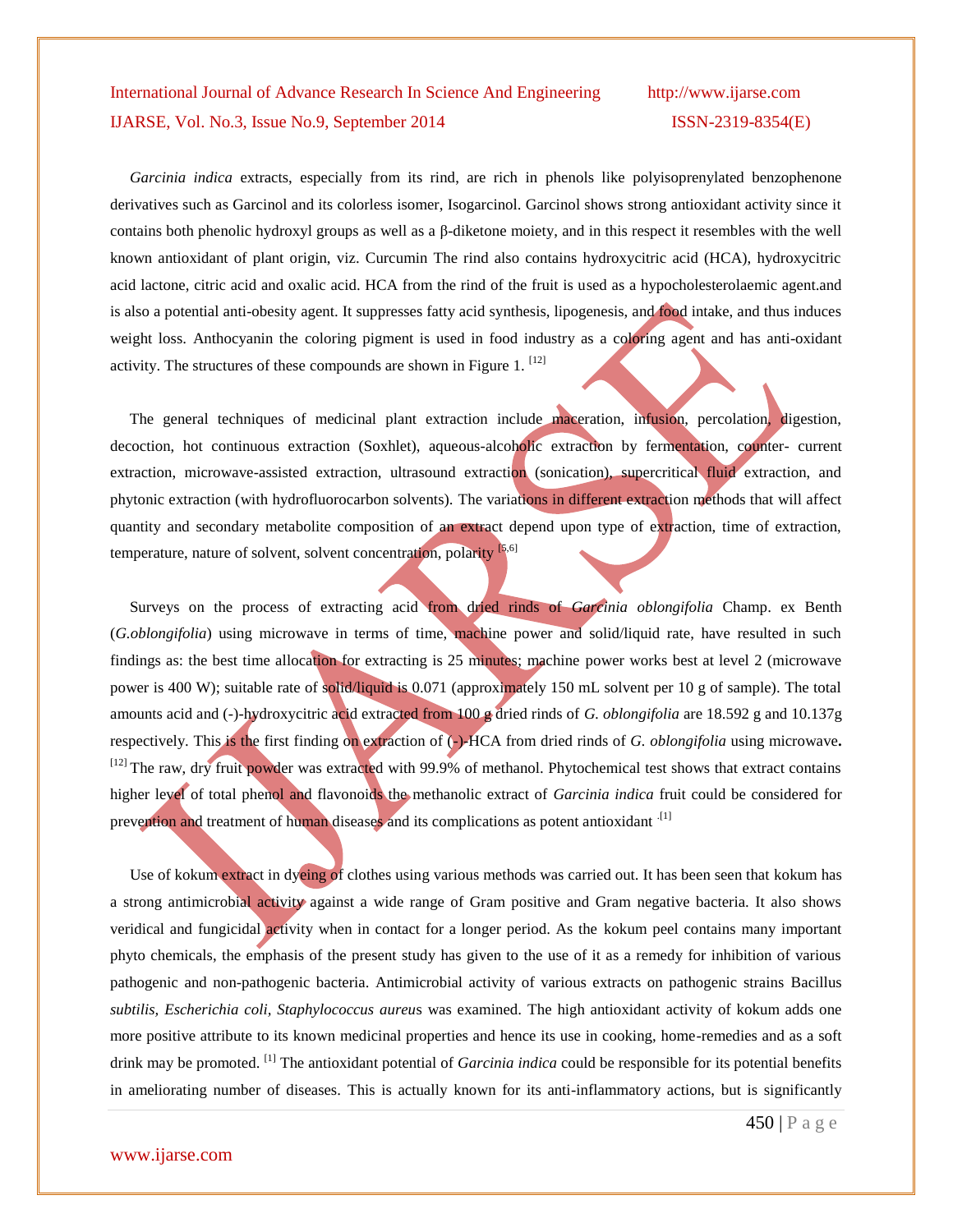antibacterial in its characteristics against gram positive bacteria. That is why the extracts of kokum are often used to cure dermatitis or other mild skin infections, when applied topically. <sup>[11]</sup>

 Dyes have long been used in dyeing, paper and pulp, textiles, plastics, leather, cosmetics and food industries. Color stuff discharged from these industries poses certain hazards and environmental problems. These colored compounds are not only aesthetically displeasing but also inhibiting sunlight penetration into the stream and affecting aquatic ecosystem. A mordant is a substance used to set [dyes](http://en.wikipedia.org/wiki/Dye) on fabrics or tissue sections by forming a [coordination complex](http://en.wikipedia.org/wiki/Coordination_complex) with the dye which then attaches to the fabric or tissue. It may be used for dyeing fabrics, or for intensifying [stains](http://en.wikipedia.org/wiki/Stain) in cell or tissue preparations.<sup>[8]</sup> Dye results can also rely on the mordant chosen as the introduction of the mordant into the dye will have a marked effect on the final color. Each dye can have different reactions to each mordant<sup>[2]</sup> Dyes usually have complex aromatic molecular structures which make them more stable and difficult to biodegrade. Furthermore, many dyes are toxic to some microorganisms and may cause direct destruction or inhibition of their catalytic capabilities<sup>[2]</sup> Due to their chemical structure, dyes possess a high potential to resist fading on exposure to light and water. The main sources of wastewater generated by the textile industry originate from the washing and bleaching of natural fibers and from the dyeing and finishing steps. Given the great variety of fibers, dyes and process aids, these processes generate wastewater of great chemical complexity and diversity, which are not adequately treated in conventional wastewater treatment plant. So there is a need of finding dye of natural origin which will cause less cause to environment.<sup>[2]</sup>

 There are various conventional methods of removing dyes including coagulation and flocculation, oxidation or ozonation and membrane separation. However, these methods are not widely used due to their high cost and economic disadvantage. Chemical and electrochemical oxidations, coagulation are generally not feasible on large scale industries. In contrast, an adsorption technique is by far the most versatile and widely used. The most common adsorbent materials are: alumina silica, metal hydroxides and activated carbon. There is a scope of finding an alternate adsorbent which can be widely used as an adsorbent due to its high adsorption capacity, high surface area, micro porous structure, and high degree of surface respectively.<sup>[3]</sup>

 Objectives of the present study are 1) To extract phenolics from Kokum fresh fruit, peel, and dried whole fruit using three methods of extraction i.e. microwave, enzyme and ultrasonication with varying concentration of methanol solvents viz.0,20,40,60,80,100 in% . 2) To compare and determine the yield of extraction. 3) To investigate the adsorption property of kokum rind residue on synthetic dyes by varying parameters like time, pH, concentration of adsorbate and adsorbent. 4) Explore antioxidant properties of *Garcinia indica* alcoholic fruit extract**.**

#### **2 Materials and Methods:**

### **2.1 Collection of Fruits:**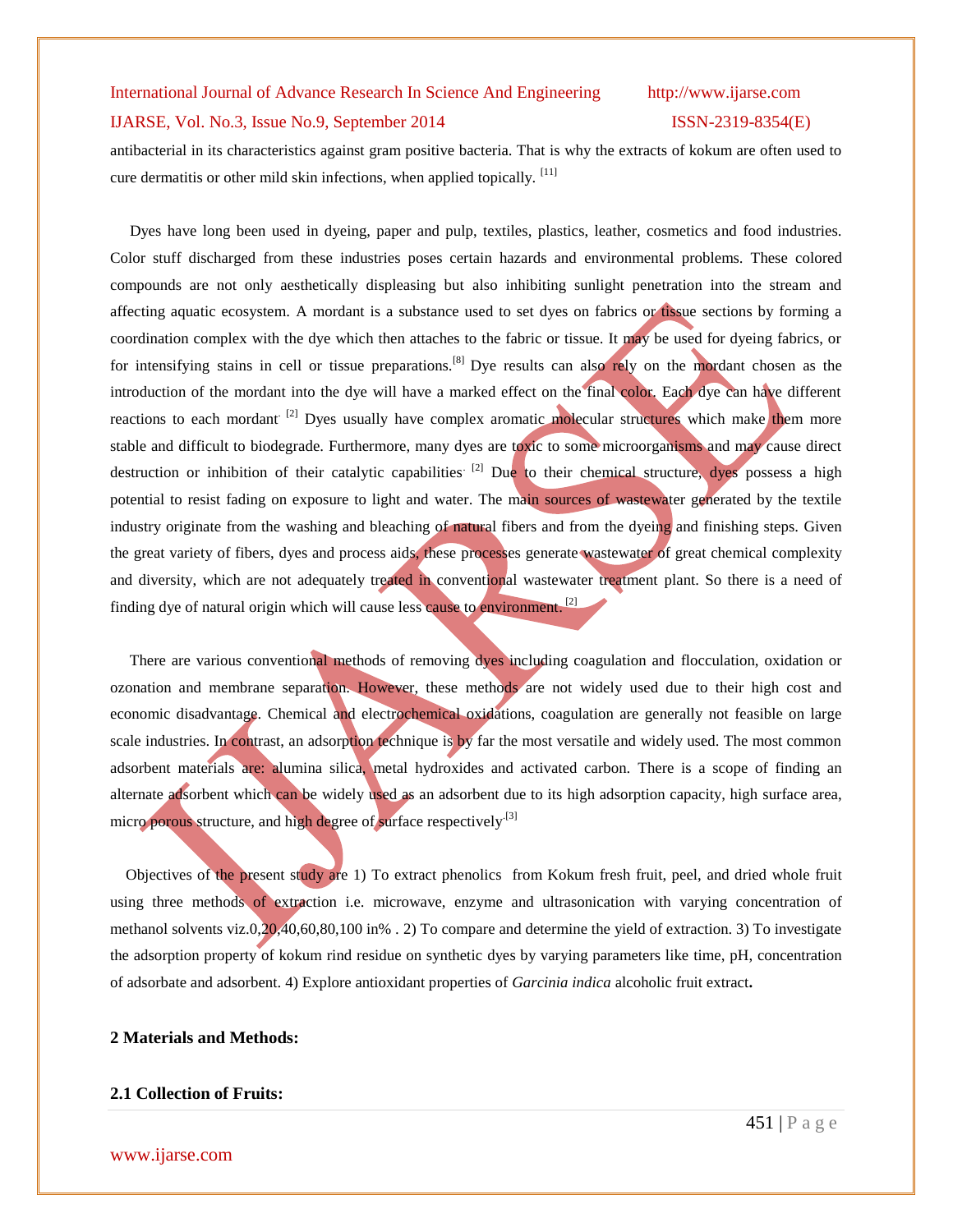#### IJARSE, Vol. No.3, Issue No.9, September 2014 ISSN-2319-8354(E)

The fresh fruits of *Garcinia indica* were collected from kokan region of Maharashtra. Since kokum is a seasonal fruit, the rinds and fruit of kokum fruits are usually preserved by salting and sun drying. These preserved rinds and fruit were collected and oven dried for 48 hour at 45˚C. After the peels were dried thoroughly, they were ground to coarse powder with the help of an electric grinder and were stored for further use. The coarse powder was then used for three different extraction processes viz. ultrasonication, microwave extraction and enzyme assisted extraction. Solvent used for extraction of phenol was Methanol at various concentrations viz. 0%, 20%, 40%, 60%, 80%, 100%.

#### **3. Extraction methods of Phenols:**

#### **3.1. Ultrasonication:**

In this extraction method 5 gm of dried peel powder & fresh fruit was taken separately in different conc. of solvent methanol (50ml) Incubate sample at varying methanol concentration viz.0, 20, 40, 60, 80,100 (%) for 1 day at room temperature. Ultrasonication was performed on the prepared sample for 30 min. The sample was filtered. The filtrate and residue was stored at 4˚C for further analysis.

#### **3.1.2. Microwave Extraction :**

5 gm of dried peel powder & fresh fruit was taken separately in different conc. of solvent methanol (50ml). The sample was incubated at varying methanol concentration viz. 0, 20, 40, 60, 80,100 (%) for 1 day at room temperature. The sample was then microwaved at 700W for 90 sec. Further filtration was done and filtrate was analysed it for total phenolic content at 760 nm from standard Gallic acid equivalent test.

#### **3.1.3. Enzyme Extraction method:**

5 gm of dried peel powder & fresh fruit was taken separately in (50 ml) PBS buffer (pH- 4.5) Heat shock treatment for 10 min & cooled it in an ice bath. Addition of 2% cellulase enzyme and 50ml of propanol was done in a beaker. Stirring was given for 24 hrs. using magnetic stirrer. Deactivation of the enzyme was carried out using heat treatment and the sample was filtered and stored for further analysis.

#### **4. Screening of Phenols:**

The total phenolic content of *Garcinia indica* was estimated according to the method using Folin- Ciocalteu reagent. The aliquots of the extract was taken in a test tube and made up to the volume of 1 ml with distilled water. Then 0.5 ml of Folin-Ciocalteu reagent (1:1 with water) and 2.5 ml of sodium carbonate solution (20%) were added sequentially to the test tube. Soon after over testing the reaction mixture, the tubes were placed in the dark for 40 min. and the absorbance was recorded at 725 nm against the reagent blank. Using Gallic acid monohydrate, a standard curve was plotted.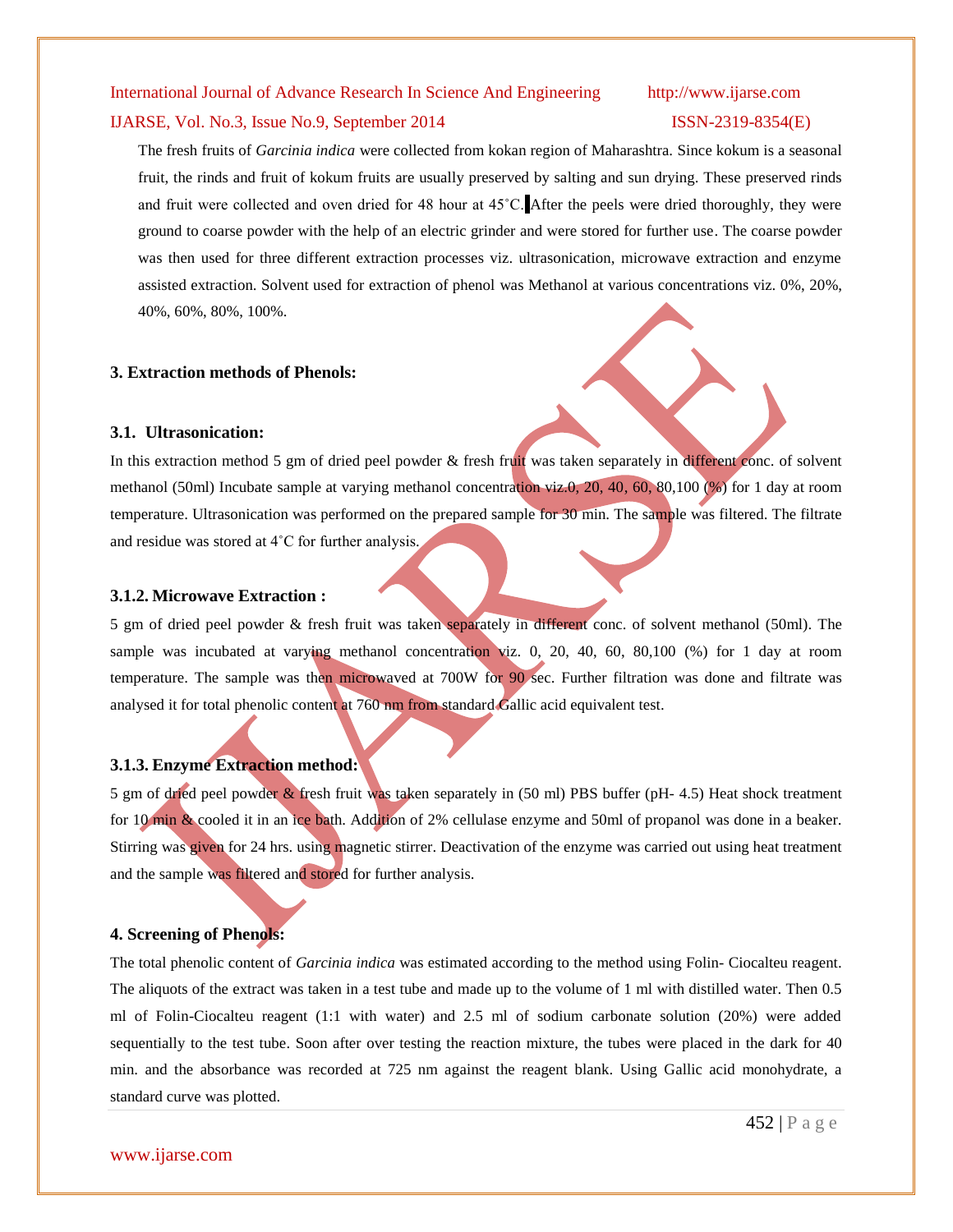### **4. Adsorption Studies:**

The residue obtained after extraction was washed and oven dry .The dyes used were Commassieve Brilliant Blue, Congo Red, Malachite Green, Nigrocin, Saffranin. 1 gram of the residue was treated with dyes and estimated for following parameters:

- varying time viz.0, 30, 60, 90,120,150 minute
- pH ( 3, 6, 9)
- at varying concentration (mg/ml) of dye
- 



**Fig 3. Different concentration of Malachite Green dye before and after Adsorption**

### **4.1. Effect of Contact time:**

150 ml of dye solution with dye concentration (50mg/L) was prepared in a conical flask with adsorbent concentration (0.5g/10ml) and kept inside the shaker. Dye concentration was then estimated spectrophotometrically at the wavelength corresponding to maximum absorbance, λmax, using a UV Visible Spectrophotometer. The samples were then withdrawn from the incubator shaker at predetermined time intervals and the dye solution was then separated from the adsorbent by the help of a micropipette. The dye concentration was measured after 5, 10, 20, 30,60, 90,120 min until equilibrium reaches. A graph was plotted with  $q_e$  vs time. The  $q_e$  is expressed as

$$
\mathbf{q}e = \frac{\mathbf{C}e - \mathbf{C}_0}{X} \tag{1}
$$

Where,  $q_e$  = Amount of dye adsorbed per unit mass of adsorbent (mg/g).

 $C_0$ = Initial dye concentration (mg/L).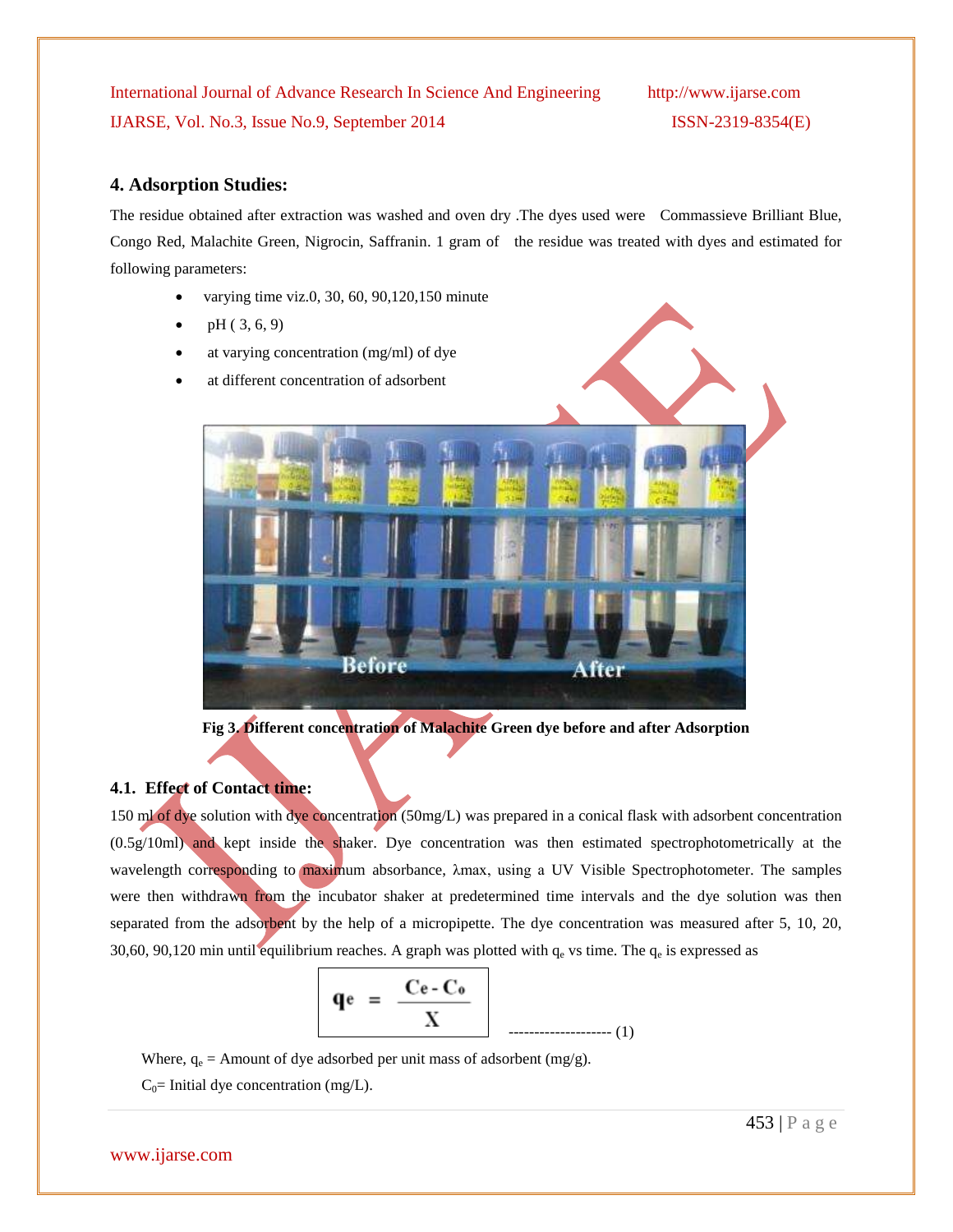IJARSE, Vol. No.3, Issue No.9, September 2014 ISSN-2319-8354(E)

Ce= Final dye concentration (mg/L).

 $X =$  Dose of adsorbent (g/L).

# **4.2.Effect of p<sup>H</sup> and Concentration of Dye:**

150ml of dye solution was prepared in a conical flask with dye conc. 50mg/L and adsorbent conc. (1g/10ml) and initial pH of the conical flask was measured. The pH of the dye solutions was adjusted with dilute HCl (0.05N) or NaOH (0.05N) solution by using a pH meter. 150 ml of dye solution was prepared taking the above dyes and the pH of solution is changed from 3 to 9.The flasks were put inside the incubator shaker (120rpm fixed throughout the study) maintained at 27˚C and the final concentration of dye was measured using UV spectrophotometer and the calibration plot of the dye after 2 hours. A graph was plotted with  $q_e$  vs initial  $p^H$ .

#### **4.3 Effect of Adsorbent dose:**

150ml of dye solution was prepared in different conical flasks with dye conc. (50mg/L) and adsorbent concentration 0.25, 0.5, 1, 1.25, 1.5, grams/10ml. The final dye concentration readings were taken after putting flasks inside the shaker for 2 hours. A plot of  $q_e$  vs adsorbent dose is taken.

#### **5. Extraction and testing of natural dye:**

Dyeing is the process of adding color to [textile](http://en.wikipedia.org/wiki/Textile) products like [fibers,](http://en.wikipedia.org/wiki/Fibre) [yarns,](http://en.wikipedia.org/wiki/Yarn) and [fabrics.](http://en.wikipedia.org/wiki/Fabric) The filtrate obtained after extraction was concentrated using Rotavap Evaporator at 80°C for 45 minutes. It was tested as a dye along with mordents like alum, vinegar for dyeing of clothes like cotton, teflon, wool by pre, post and simultaneous mordanting method. In pre mordanting method 10ml of mordant (vinegar, alum) was treated on Teflon, cotton and woollen cloths respectively for 1 hour at 80˚C. After treatment with mordant the cloths were sun dried and then 10ml of concentrated dye was added to the cloths on heating water bath. After 1 hr treatment the cloth was washed with salted water and sun dried and checked for its colour. In post mordanting method 10ml of dye was treated on Teflon, cotton and woollen cloths respectively for 1 hour at 80°C on a boiling water bath. After that it was dried and then dipped into 10ml of mordents (vinegar, alum) for 1 hour at 80˚C. Cloths were then washed with salted water and sun dried and checked for its dyeing colour. In simultaneous mordanting method both the dye and mordant were added at the same time to the cloths and kept for 1 hr at 80˚C. After treatment the cloth was washed with salted water and sundried and checked for its dyeing colour.

#### **6. Antimicrobial activity:**

Most of the compounds in *Garcinia indica* peel have various biological activities with potential health benefits, such as antibacterial, antiviral, wound healing, antioxidant and hence its antimicrobial activity against various pathogenic bacterial strains was determined. Strains were obtained from the laboratory and were sub cultured on the agar medium so as to use the strains for further experimentation. Nutrient medium agar is mainly used for this purpose. The agar was prepared in a flask and its mouth was covered with a cotton plug in order to avoid any contamination.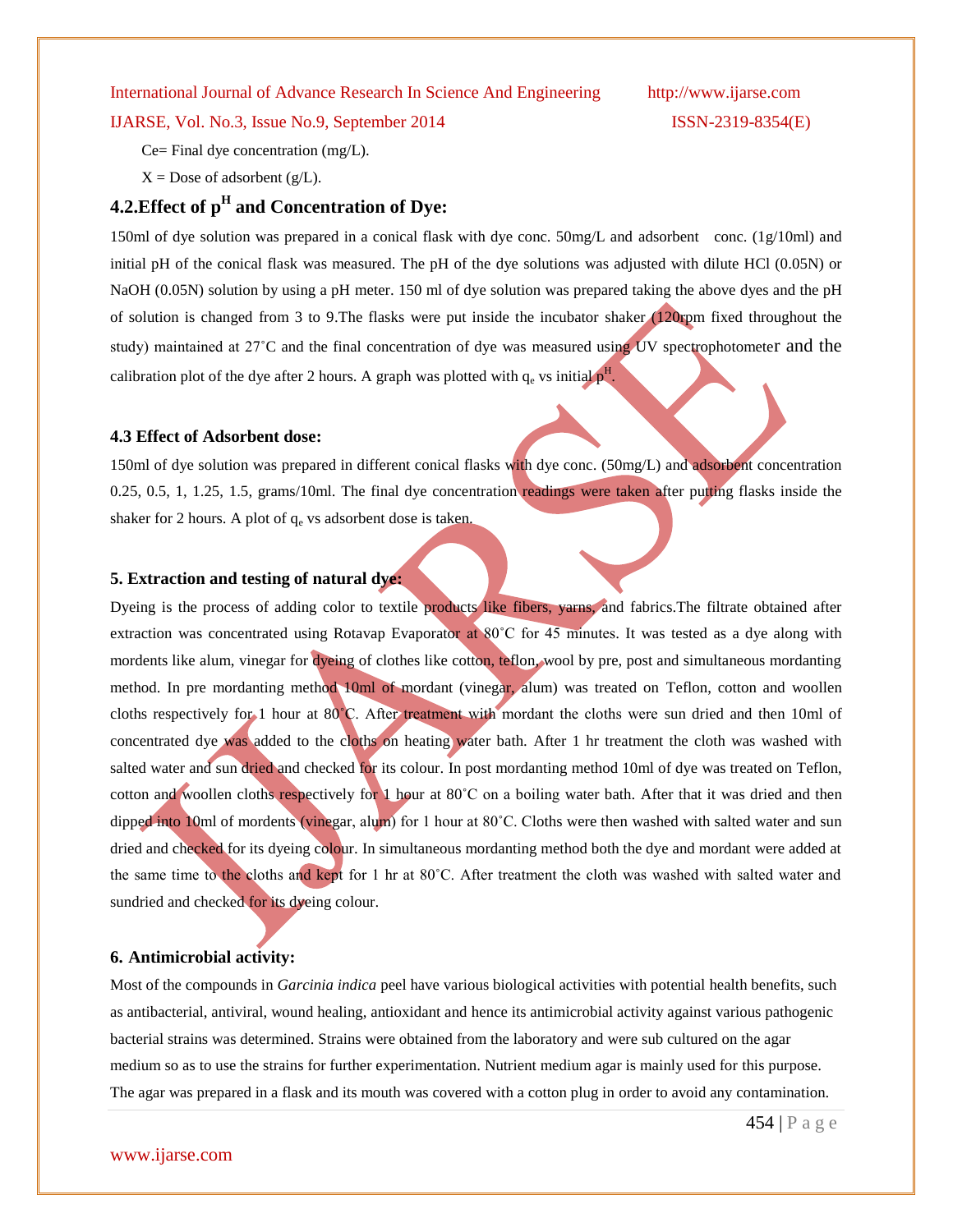#### IJARSE, Vol. No.3, Issue No.9, September 2014 ISSN-2319-8354(E)

Six petri plates, micropipette tips etc. were wrapped with a filter paper and were sterilized in an autoclave. There were two methods viz. well diffusion method and disc diffusion method with which antimicrobial activity of Garcinia indica peel was determined.<sup>[11]</sup>

### **6.1. Well Diffusion Method:**

In this method agar is mixed with the microbial strain and poured in the petri plate under sterilized conditions. After the agar gets solidified two holes are punched in the agar. The fluid extract is then added in one well and distilled water is added in the other well as a control. The process is repeated for each strain individually; plates are marked with the names of respective organisms and kept in an incubator overnight. Plates are then checked for any antimicrobial activity which is determined by measuring the zone of inhibition around the well. Due to the disadvantage of no uniform spreading the antimicrobial activity cannot be determined exactly, hence disc diffusion method was mainly used.

#### **6.2. Disc Diffusion Method:**

This method is mostly used as organisms can be spread uniformly on the agar; it has a drawback of getting contaminated easily which can be reduced by working in highly sterilized conditions. Sterile Nutrient medium agar was poured in the plates. The bacterial test organisms like Bacillus *subtilis*, *Staphylococcus aureus, E.coli were* spread over Nutrient medium agar plates using separate sterile glass spreader from the stock solution prepared in saline water. Holes were punched on the plates and labeled. Ampicillin was taken as control and different concentrations of samples viz.20, 40, 60, and 80,100 were poured in the wells using micropipette. The plates were then incubated at 30°C for 24 h. in an incubator. The diameter of the minimum zone of inhibition was measured in mm. Each test was performed in replicates. The antimicrobial assay was performed individually for the extracts from ultrasonication for 20, 40, 60, 80, 100 % extract.

#### **7. Results and Discussion:**

# **7.1. Comparative study of effect of source, extraction method and concentration of solvent on extraction of phenols:**

The comparative study was carried out on the extraction of phenols from *Garcinia indica peel*, fresh fruit, and dried whole fruit by using three methods of extraction which showed presence of medicinally active compounds in the extract carried out at different concentrations of methanol viz.0, 20, 40, 60, and 80,100%. Detection of the phenolic compounds was done using phenols screening assay using Folins-Ciocalteau reagent .The calculation for yield obtained from different sources, extraction method and concentration of methanol was done by plotting Gallic acid standard graph and comparing that GAE/mg of sample was obtained. Presence of phenols were characterized by change in color of from pale yellow to greenish blue. Result were obtained from spectrophotometric analysis at 720 nm.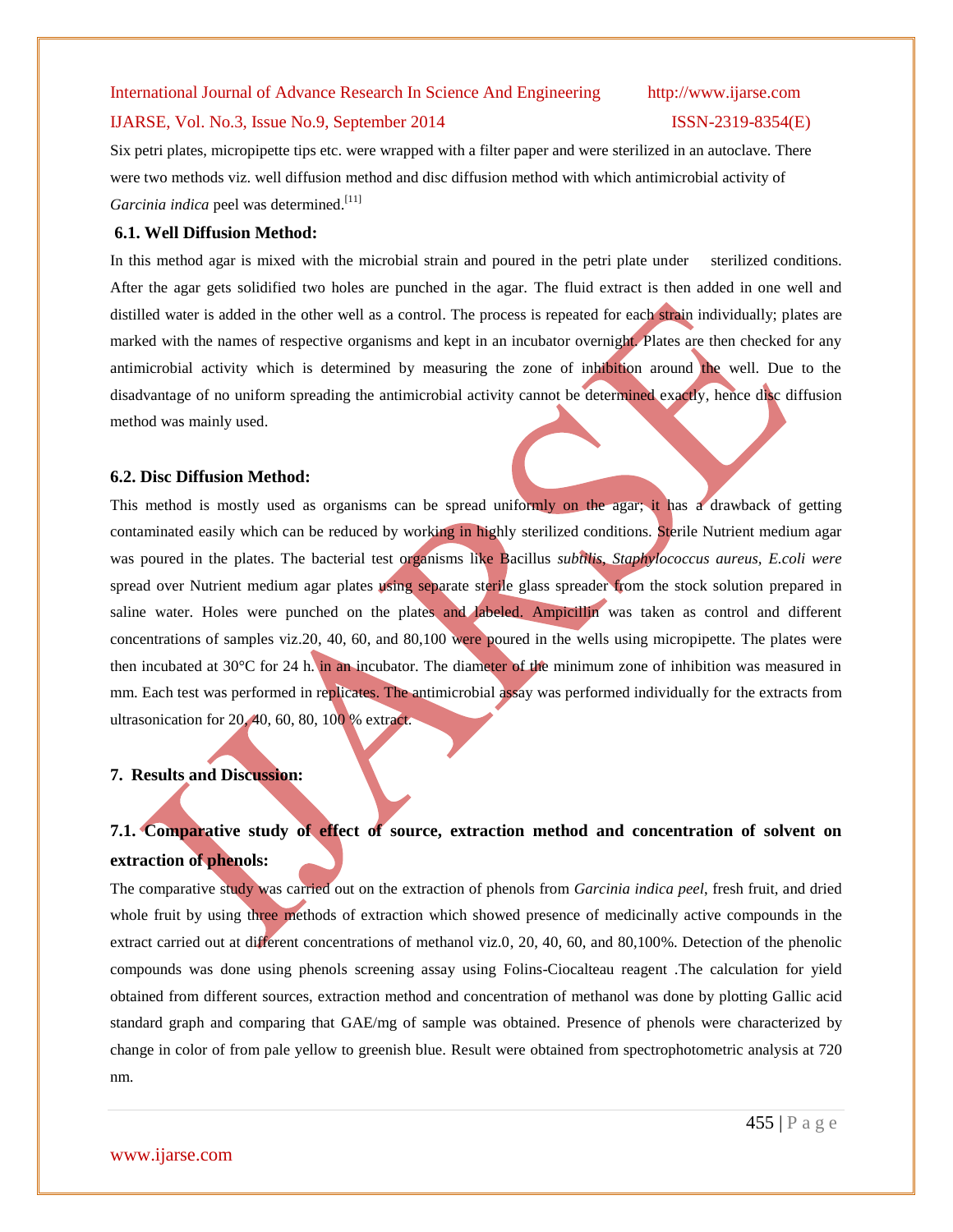IJARSE, Vol. No.3, Issue No.9, September 2014 ISSN-2319-8354(E)



Fig. 7.1.1: Standard Graph for Total Phenolic Content in Methanol solvent

The yield obtained from total phenolic content was calculated by plotting Gallic acid standard graph. The slope obtained was used to calculate Gallic acid equivalent i.e. GAE/mg of sample**.** The formula is as follows:

| Dilution factor = | Absorbance(nm) X Yeild(GAE/mg)<br><b>Slope of Graph</b> |  |
|-------------------|---------------------------------------------------------|--|
|                   |                                                         |  |

Table 7.1.1: Phenols Analysis of Extracts obtained using ultrasonic extraction

| of<br>Conc.      | <b>Fresh fruit</b> | GAE/mg of | Dry rind   | GAE/mg of | Whole dry | GAE/mg of |
|------------------|--------------------|-----------|------------|-----------|-----------|-----------|
| methanol $(\% )$ | absorbance         | sample    | absorbance | sample    | fruit     | sample    |
| 100              | 0.383              | 0.703     | 0.323      | 0.582     | 0.280     | 0.505     |
| 80               | 0.224              | 0.403     | 0.180      | 0.324     | 0.156     | 0.281     |
| 60               | 0.133              | 0.239     | 0.08       | 0.194     | 0.101     | 0.182     |
| 40               | 0.128              | 0.230     | 0.106      | 0.191     | 0.098     | 0.160     |
| 20               | 0.124              | 0.223     | 0.104      | 0.187     | 0.095     | 0.170     |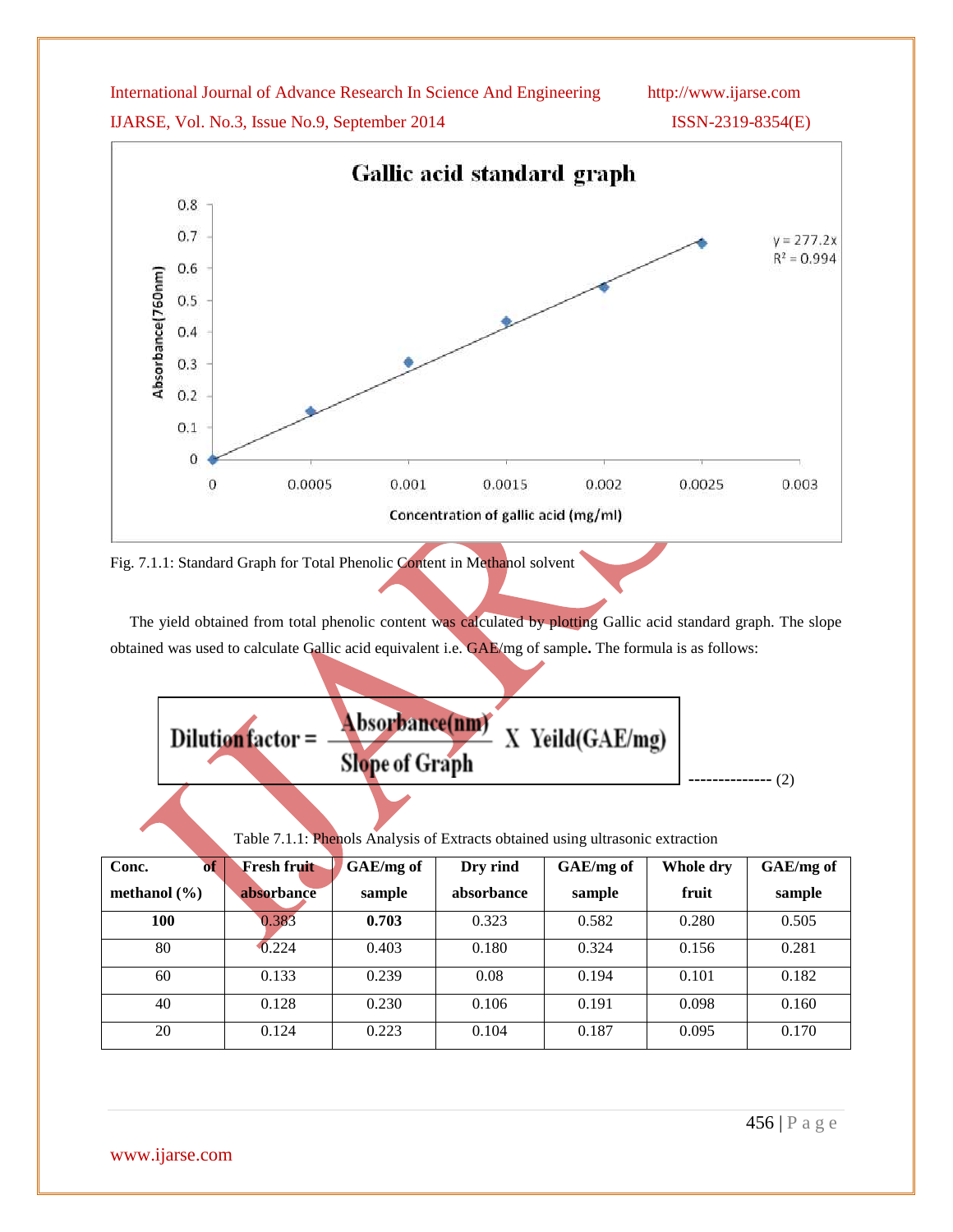By ultrasonic extraction method, aqueous extract gave positive results for the presence of phenols at different concentrations of methanolic kokum extract. Of these 100 % methanolic extract showed maximum extraction of phenols followed by 80, 60, 40, and 20%. Fresh fruit showed highest concentration of phenols i.e. 0.703 GAE/mg of sample as compared to dry rind and whole dry fruit.

| of<br>Conc.      | <b>Fresh fruit</b> | GAE/mg of | Dry rind   | GAE/mg of | <b>Whole dry</b> | GAE/mg of |
|------------------|--------------------|-----------|------------|-----------|------------------|-----------|
| methanol $(\% )$ | absorbance         | sample    | absorbance | sample    | fruit            | sample    |
| <b>100</b>       | 0.272              | 0.490     | 0.256      | 0.416     | 0.226            | 0.407     |
| 80               | 0.123              | 0.222     | 0.116      | 0.209     | 0102             | 0.183     |
| 60               | 0.109              | 0.196     | 0.103      | 0.185     | 0.091            | 0.164     |
| 40               | 0.107              | 0.193     | 0.101      | 0.182     | 0.086            | 0.160     |
| 20               | 0.104              | 0.187     | 0.098      | 0.160     | 0.086            | 0.155     |

#### Table 7.1.2: Phenolic Analysis of Extracts obtained using microwave extraction

 By microwave extraction method, aqueous extract gave positive results for the presence of phenols at different concentrations of methanolic kokum extract. Of these 100 % methanolic extract showed the maximum extraction of phenols followed by 80, 60, 40, and 20%. Fresh fruit showed highest concentration of phenols ie. 0.490 GAE/mg of sample as compared to dry rind and whole dry fruit.

| of<br>Conc.      | <b>Fresh fruit</b> | <b>GAE/mg</b> of | Dry rind   | GAE/mg of | Whole dry | GAE/mg of |
|------------------|--------------------|------------------|------------|-----------|-----------|-----------|
| methanol $(\% )$ | absorbance         | sample           | absorbance | sample    | fruit     | sample    |
| <b>100</b>       | 0.393              | 0.714            | 0.332      | 0.599     | 0.283     | 0.510     |
| 80               | 0.232              | 0.426            | 0.183      | 0.330     | 0.163     | 0.294     |
| 60               | 0.130              | 0.239            | 0.112      | 0.202     | 0.180     | 0.195     |
| $-40$            | 0.126              | 0.227            | 0.110      | 0.198     | 0.102     | 0.183     |
| 20               | 0.125              | 0.225            | 0.108      | 0.194     | 0.101     | 0.182     |
|                  |                    |                  |            |           |           |           |

Table 7.1.3: Phenolic Analysis of Extracts obtained using enzyme extraction

By enzyme extraction method, aqueous extract gave positive results for the presence of phenols at different concentrations of methanolic kokum extract. Of these 100 % methanolic extract showed the maximum extraction of phenols followed by 80, 60, 40, and 20%. Fresh fruit showed highest concentration of phenols i.e. 0.714 GAE/mg **of**  sample as compared to dry rind and whole dry fruit.

### **7.2. Comparative study of Adsorption residue on synthetic dye:**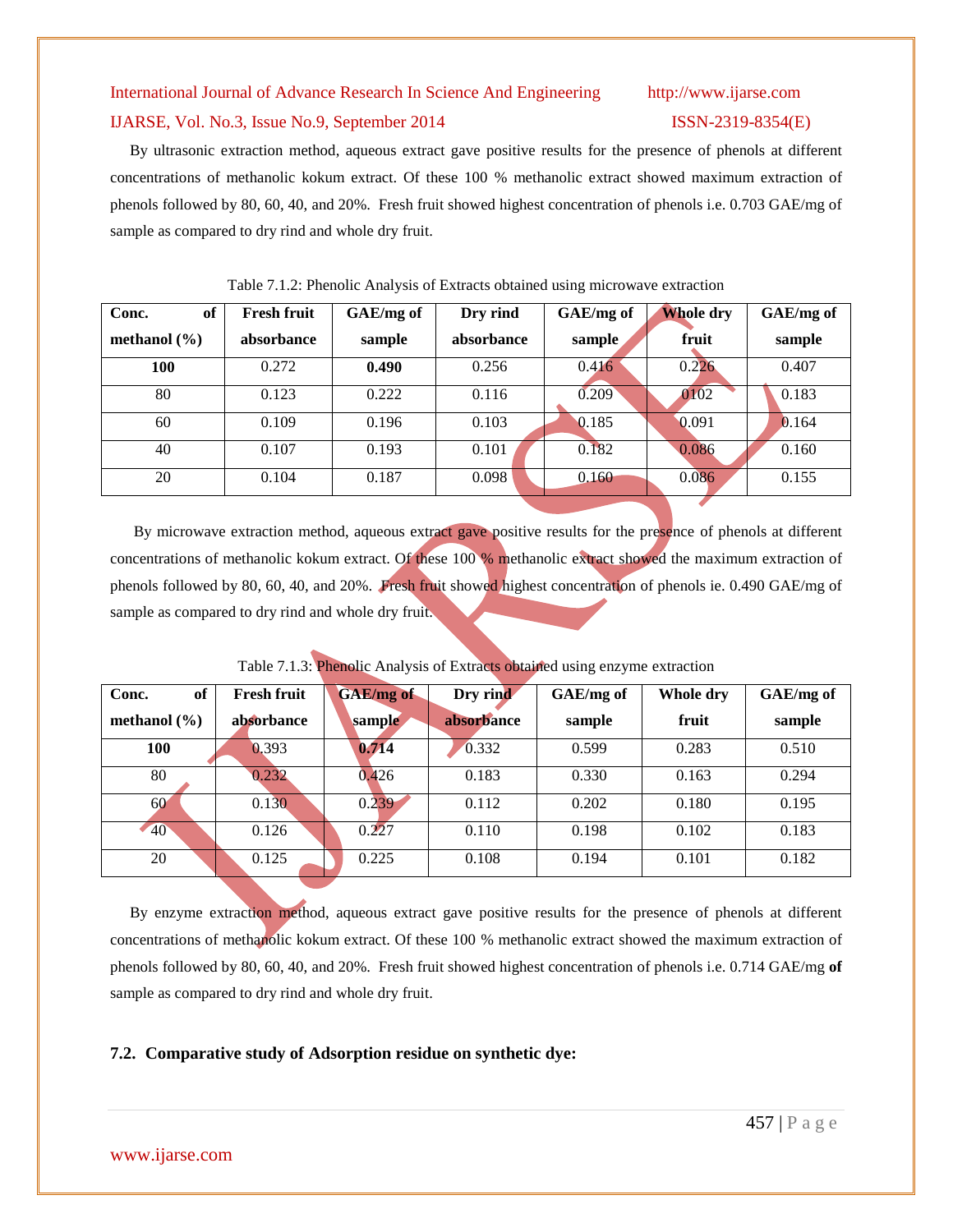The effects of initial pH on dye solution of dyes removal were investigated by varying the  $p<sup>H</sup>$  from 3 to 10. The removal of dye is maximum at stable  $p<sup>H</sup>$  of dye.



Fig 7.2.1: % Removal of dye v/s conc. of adsorbent (mg/ml)

For Malachite Green it was maximum at  $p<sup>H</sup> = 3$  as we see in the Fig 7.2.1. In case of methylene blue at  $p<sup>H</sup>$  6, greater is removal by adsorption .For Congo red and Nigrocine, there is no significant change in amount adsorbed after  $p<sup>H</sup>$  7. The adsorption of these dye is dependent on charge on dye as well as adsorbent surface.

## **7.2.2 At varying time and p<sup>H</sup> of adsorbent:**

The effect of contact time can be seen from Fig.7.2.2 for the dyes. It is clear that the extent of adsorption is rapid in the initial stages and becomes slow in later stages till saturation is allowed.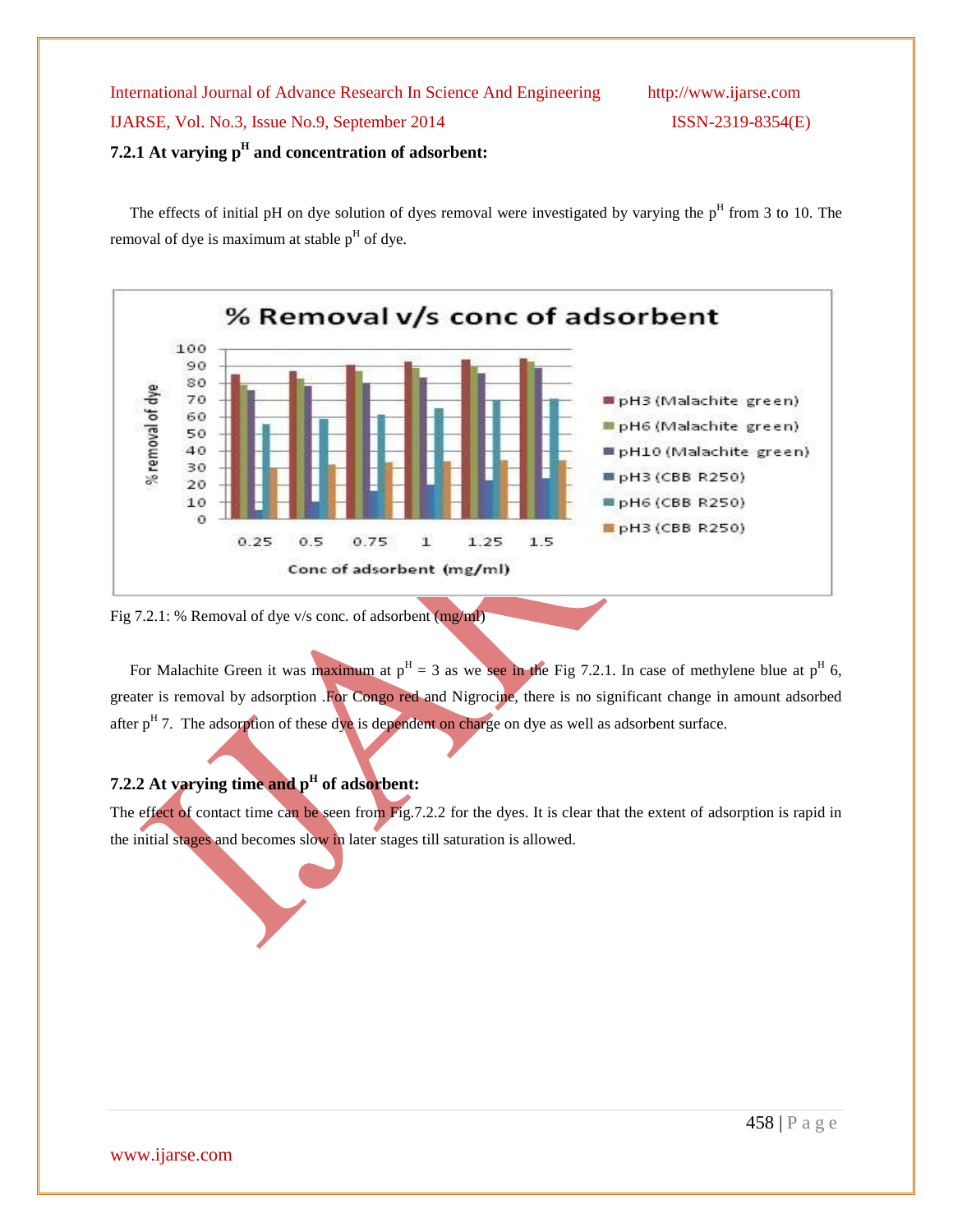% removal of dye v/s time 100 90 80 % removal of dye 70 pH3 (CBB R250) 60 pH6 (CBB R250) 50 pH10 (CBB R250) 40 30 pH3 (Malachite green) 20 pH6 (Malachite green) 10  $\overline{0}$ pH10 (Malachite green)  $\overline{0}$ 30 60 90 120 150 Time(min)

IJARSE, Vol. No.3, Issue No.9, September 2014 ISSN-2319-8354(E)

Fig 7.2.2: % Removal of dye v/s time of contact (min)

The final dye concentration did not vary significantly after 2 hours from the start of adsorption process. This shows that equilibrium can be assumed to be achieved after  $2$  hours ( $120 \text{ min}$ ). It is due to saturation of the active site which do not allow further adsorption to take place.

#### **7.2.3 Results obtained from Freundlich and Langmuir Isotherm:**

Langmuir Adsorption Isotherm describes quantitatively the formation of a monolayer adsorbate on the outer surface of the adsorbent, and after that no further adsorption takes place. The Langmuir isotherm is valid for monolayer adsorption onto a surface containing a finite number of identical sites. The model assumes uniform energies of adsorption onto the surface and no transmigration of adsorbate in the plane of the surface. Based upon these assumptions, Langmuir represented the following equation:

$$
\mathbf{q}_{e} = \frac{\mathbf{Q}_{0}\mathbf{K}_{L}\mathbf{C}\mathbf{e}}{\mathbf{1}+\mathbf{K}_{L}\mathbf{C}\mathbf{e}}
$$
 (3)

In linear form,

$$
\frac{1}{q_e} = \frac{1}{Q_0} + \frac{1}{Q_0 K_L C e}
$$
 (4)

Where:  $C_e$  = the equilibrium concentration of adsorbate (mg/L-1)

$$
1+KLCe
$$
 1, 3  
\n
$$
\boxed{1} = \boxed{1} + \boxed{1}
$$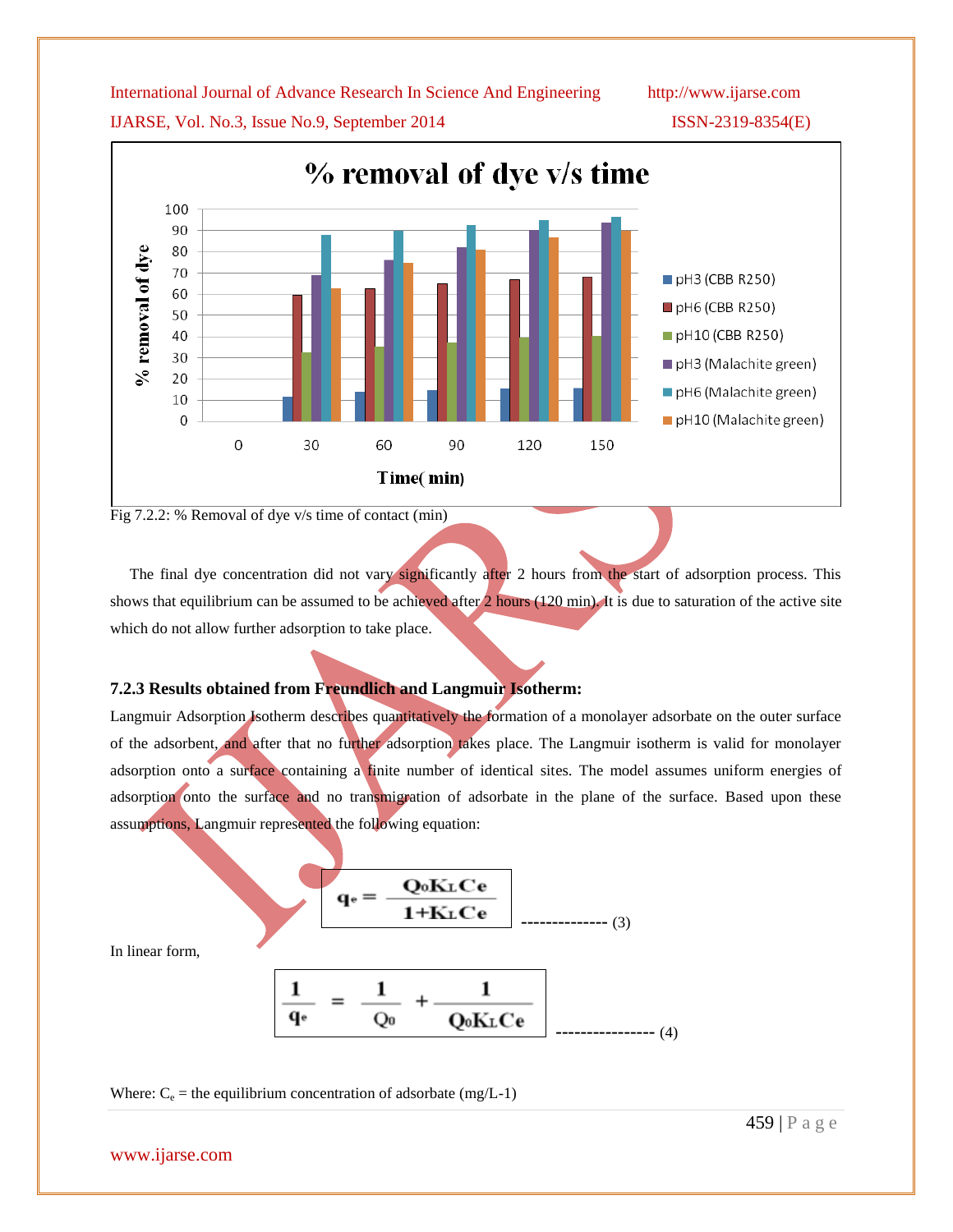### IJARSE, Vol. No.3, Issue No.9, September 2014 ISSN-2319-8354(E)

 $q_e$  = the amount of metal adsorbed per gram of the adsorbent at equilibrium (mg/g).

- $Q_0$  = maximum monolayer coverage capacity (mg/g)
- $K_L$  = Langmuir isotherm constant (L/mg).

 The values of were computed from the slope and intercept of the Langmuir plot 1/qe versus 1/Ce. The essential features of the Langmuir isotherm may be expressed in terms of equilibrium parameter  $R_L$ , which is a dimensionless constant referred to as separation factor or equilibrium parameter.

$$
R_{L} = \frac{1}{1+(1+K_{L}Ce)}
$$
 (5)

Where:

 $C_0$  = initial concentration

 $K_L$  = the constant related to the energy of adsorption (Langmuir Constant).



Fig.7.2.3.1: 1/Qe v/s 1/Ce

 $R_L$  value indicates the adsorption nature to be either unfavourable if  $R_L>1$ , linear if  $R_L=1$ , favourable if  $0 < R_L < 1$  and irreversible if  $R_L=0$ .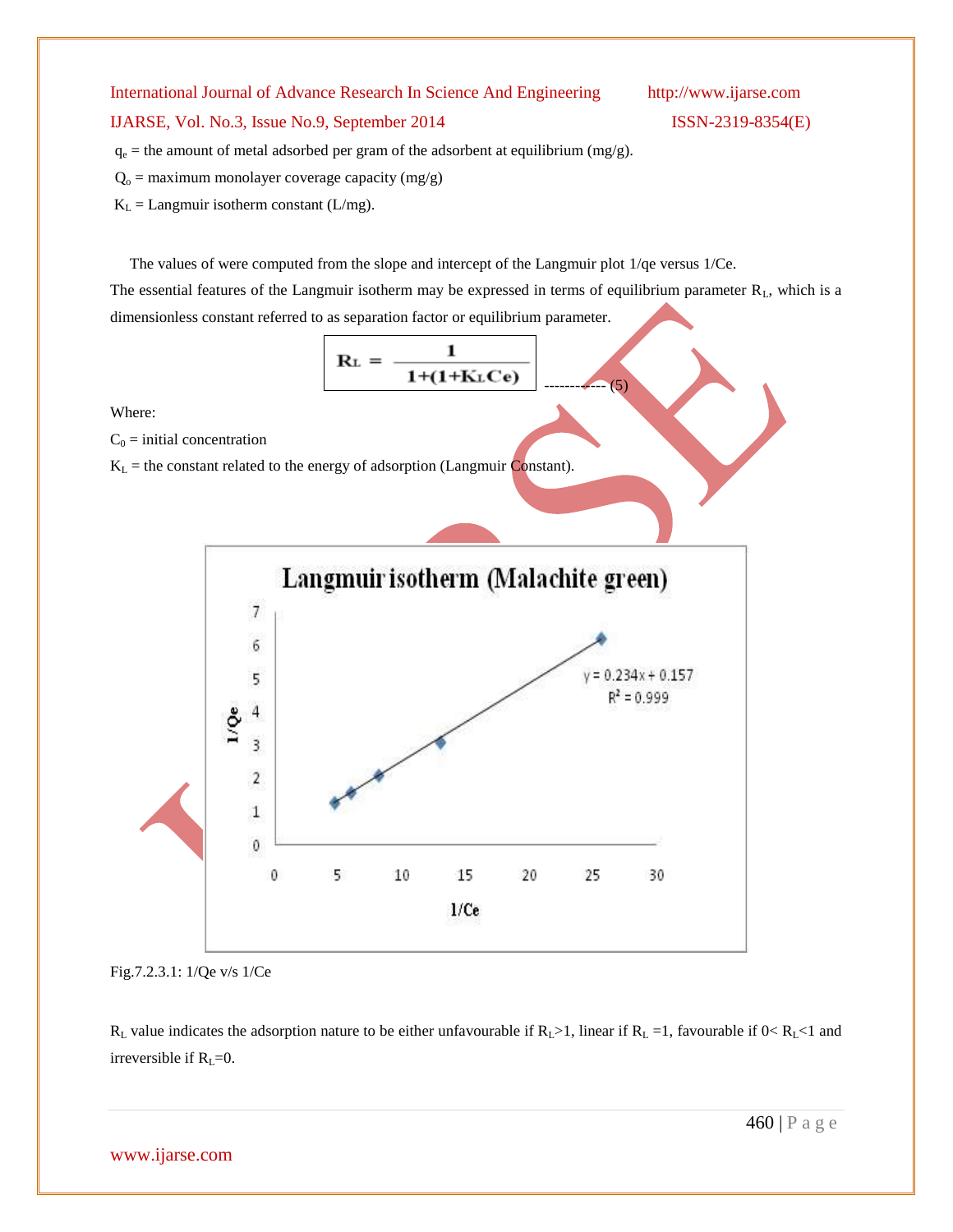#### IJARSE, Vol. No.3, Issue No.9, September 2014 ISSN-2319-8354(E)

 Freundlich Adsorption Isotherm is commonly used to describe the adsorption characteristics for the heterogeneous surface. These data often fit the empirical equation proposed by Freundlich:

$$
Q_e = K_f C_e^{1/n}
$$
........(6)

Where

 $K_f$  = Freundlich isotherm constant (mg/g)

 $n =$  adsorption intensity;

 $C_e$  = the equilibrium concentration of adsorbate (mg/L)

 $Q_e$  = the amount of dye adsorbed per gram of the adsorbent at equilibrium (mg/g).

The constant  $K_f$  is an approximate indicator of adsorption capacity, while  $1/n$  is a function of the strength of adsorption in the adsorption process.



Fig. 7.2.3.2: log Qe v/s log Ce

If  $n = 1$  then the partition between the two phases are independent of the concentration. If value of  $1/n$  is below one it indicates a normal adsorption. On the other hand, 1/n being above one indicates cooperative adsorption.<sup>[12]</sup>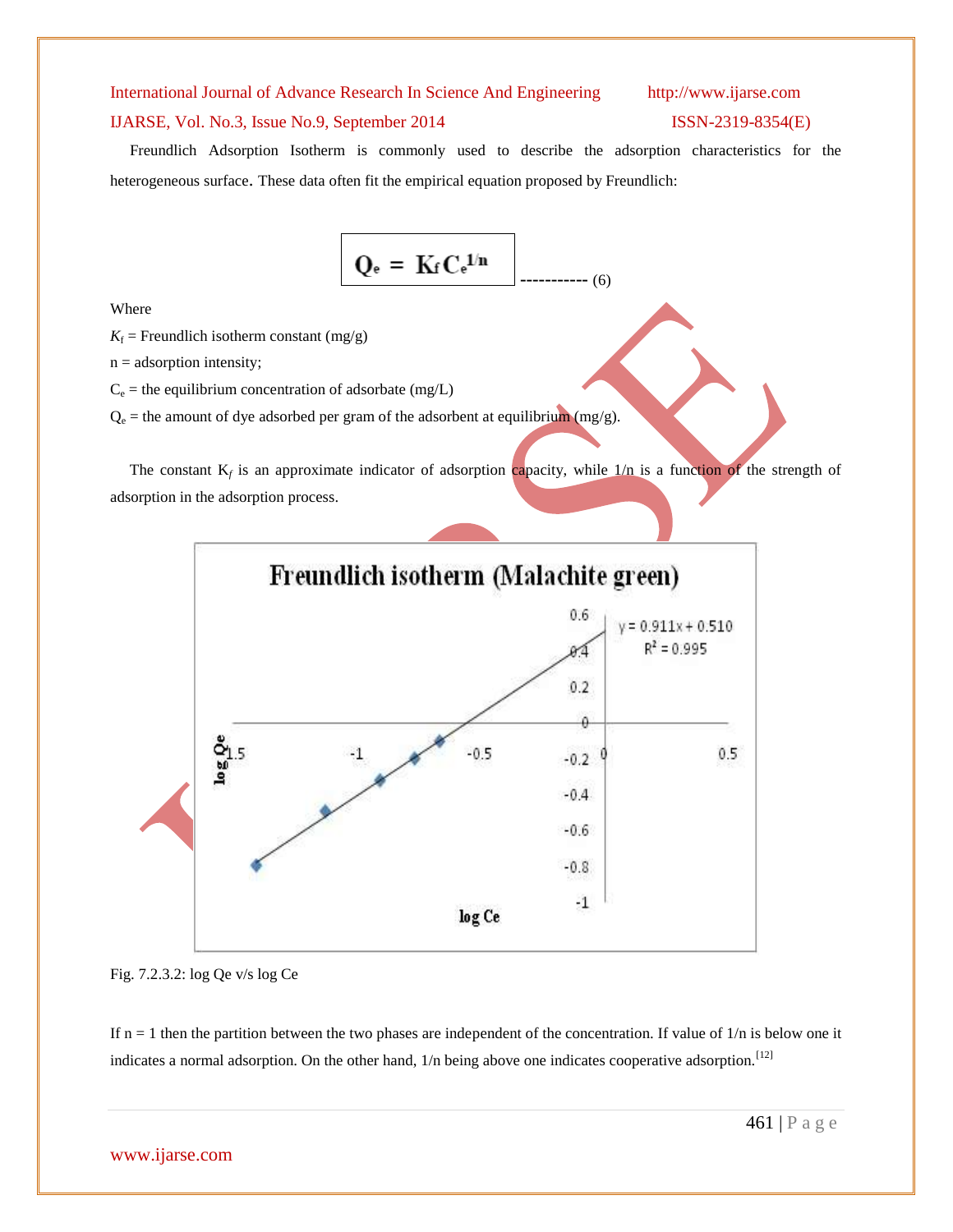**Sr.no Name of dye Langmuir isotherm Freundlich isotherm RL (separation factor)**   ${\bf R}^2$ **(regression) 1/n (adsorption intensity)**  ${\bf R}^2$ **(regression)** 1. Commasie brilliant blue R-250 (CBB) 0.4 0.991 1.065 0.953 2. Congo red 1 0.17 0.969 0.631 0.908 3. Malachite Green 0.192 0.999 0.991 0.995 4. Nigrocin 1.110 0.955 0.958 1.110 0.955

Here the value of  $1/n$  is less than 1 for Malachite Green and Congo red indicating a normal adsorption and is greater than 1 for CBB and Nigrocin indicating cooperative adsorption. From the data calculated in above table the  $R_L$  is greater than 0 for all the dyes but less than 1 indicating that Langmuir isotherm is favourable for adsorbtion for all the dyes.

### **7.3. Results obtained on dyeing of clothes:**

The dye obtained after concentrating of kokum peel extract was tested for its dyeing property on textile cloths like cotton, Teflon and wool using alum and vinegar as mordant in pre, post, and simultaneous mordanting method.



### Table 7.2.3: Separation factor and adsorption intensity for dyes

462 | P a g e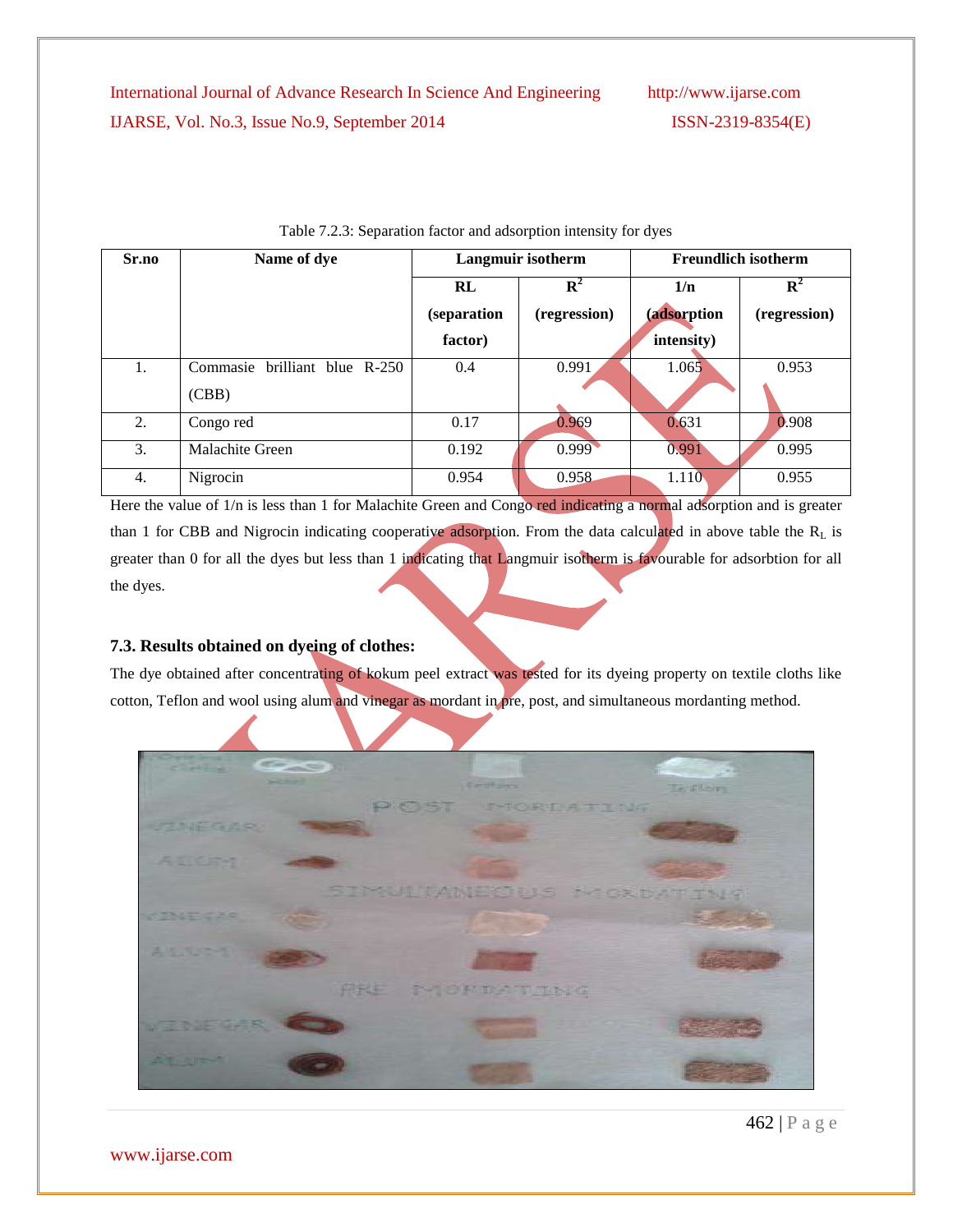International Journal of Advance Research In Science And Engineering http://www.ijarse.com IJARSE, Vol. No.3, Issue No.9, September 2014 ISSN-2319-8354(E) Fig 7.3: Dyeing of clothes using kokum dye extract

 Results obtained from pre mordanting showed good dyeing property giving dark brownish color mainly to woolen cloth as shown in figure below Followed by post mordanting which gave less color to the cloths. Results were almost same for vinegar and alum with respect to colour intensity. However simultaneous mordanting did not show much coloring capacity.

### **7.4 Antimicrobial activity:**

The antimicrobial activity of *Garcinia indica* peel extracts was studied against bacterial species like *Bacillus subtilis*, *Staphylococcus aureus, Escheresia coli.* The strains chosen are pathogenic and hence have harmful effects for human beings. It spreads diseases like diarrhoea, food poisoning, pneumonia etc.



Fig. 7.4.1. Antimicrobial activity of *Garcinia indica* peel extract on *Escherichia coli*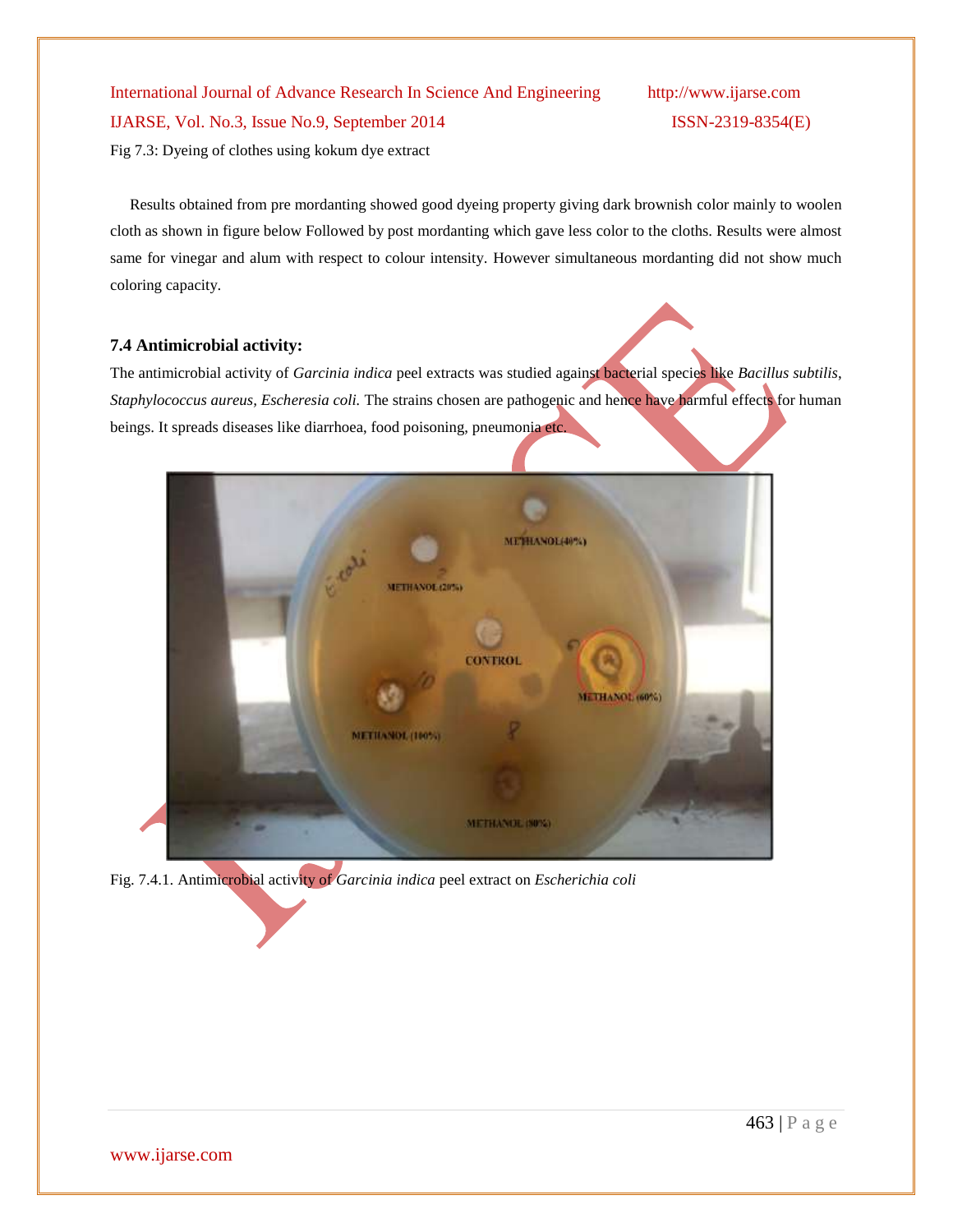S. Aurelle  $10$ **METHANOL (100%)** METHANOL(20%) METHANOL (80%) **CONTROL** METHANOL(40%) MITTEANOL (M26)

Fig. 7.4.2. Antimicrobial activity of *Garcinia indica* peel extract on *Staphylococcus aureus*



Fig. 7.4.3. Antimicrobial activity of *Garcinia indica* peel extract on *Bacillus subtulis*

 For ultrasonication, the maximum antimicrobial activities were observed in 100% of methanol extract. For E.coli positive results were obtained for 60% methanolic extract. For Bacillus subtilis only 80 and 100% showed small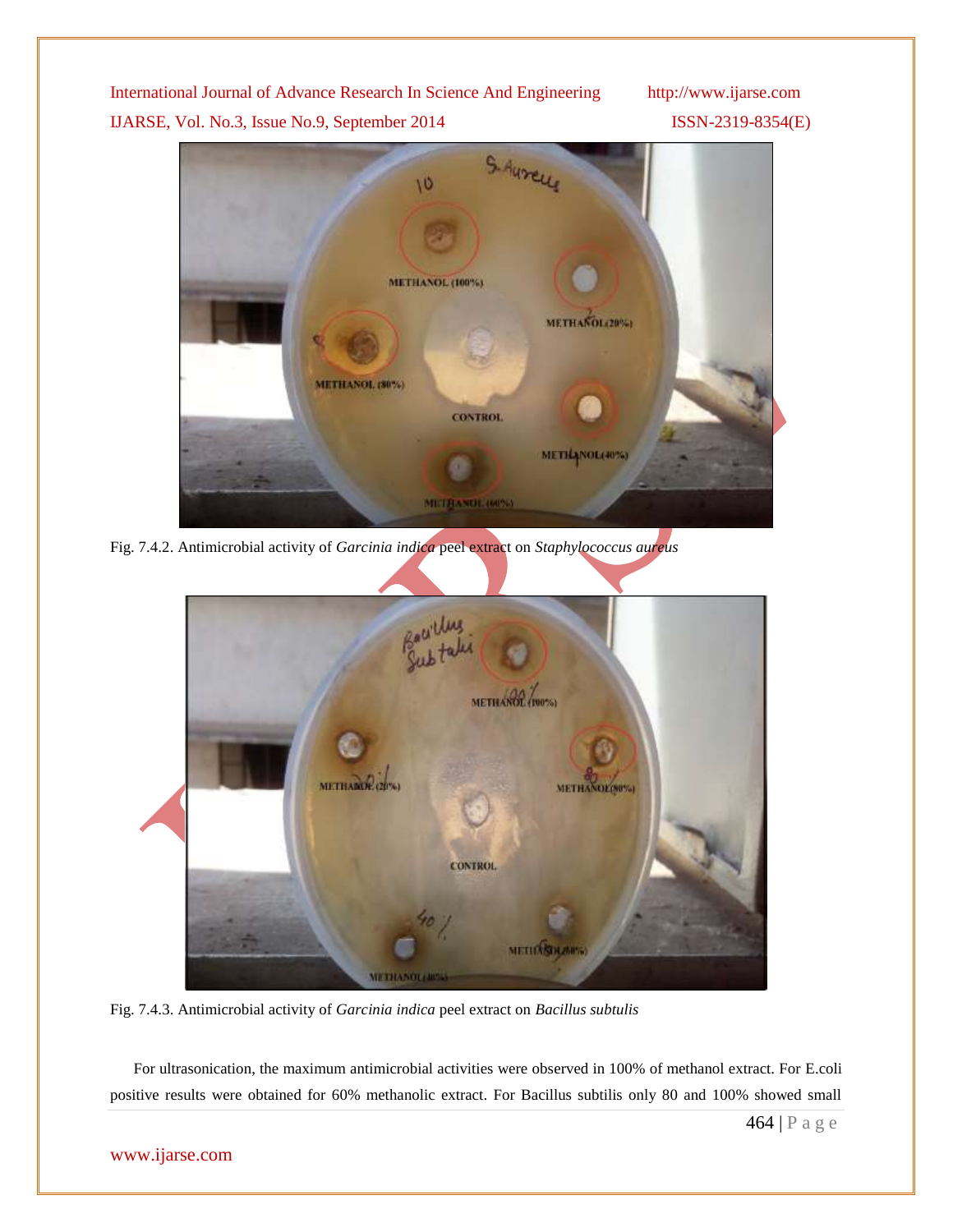#### IJARSE, Vol. No.3, Issue No.9, September 2014 ISSN-2319-8354(E)

zone of inhibition. However *Staphylococcus aureus* showed maximum zone of inhibition for all concentrations of methanol extract especially for 80%. Hence it can be interpreted that Garcinia *indica plant* extract along with methanol can be used as an effective antimicrobial agent.

#### **8. Conclusion:**

The study on the *Garcinia indica* peel, fresh fruit and whole dry fruit has revealed the presence of phenols in it by phenols screening method. Many of them have good medicinal properties which are practically applicable for various clinical purposes. Comparing three methods of extraction, i.e. ultrasonication, enzyme assisted extraction and microwave extraction it has been seen that, enzyme assisted extraction method showed more yield for almost all the concentration of methanol. Also fresh fruit contains maximum concentration of phenols was found out by standard Gallic acid equivalent (GAE) assay. 100% of methanol concentration shows favorable condition for extraction

 The residue left after filtering the extract was tested for its adsorption properties on removal of dyes like methylene blue, malachite green and Congo Red, Nigrocin from aqueous solutions by adsorption with the residue and has been experimentally determined and the following were observed: 1) The percentage of color removed increase with increasing adsorbent dosage, increases with increasing contact time and varied with dye solution pH. 2) Optimum contact time for equilibrium to be achieved is found to be 2 hours (120 min). It is basically due to saturation of the active site which do not allow further adsorption to take place. 3) For malachite green maximum adsorption found to be at  $pH = 9$ . In case of Methylene Blue higher the pH, greater is removal by adsorption. For Congo red there is no significant change in amount adsorbed after  $p<sup>H</sup>$  7. And Nigrocin showed no very little of adsorption.

 Infact adsorption found to decrease with increase in pH of solution. The adsorption of these positively charged dye groups on the adsorbent surface is primarily influenced by the surface charge on the adsorbent which in turn is influenced by the solution pH. The adsorption data fitted into Langmuir and Freundlich isotherms of which Langmuir adsorption model was found to be have the highest regression value and hence the best fit. The value of the dimensionless separation factor,  $R_L$  was found to be <1 which confirms that the present adsorption system is favourable. The value of 1/n is below one it indicates a normal adsorption and above one indicates cooperative adsorption. It could be concluded that kokum rind residue is a potential and active biosorbent for removal of dye from its aqueous solution

 Also dye extracted from kokum rind can be used in dyeing of cloths using various mordanting method.The extracts show antimicrobial properties in it which has been studied by antimicrobial activity assay. Furthermore from results it is confirmed that the plant extracts could be used for the treatment of various infections and superficial skin infections and it can be used as an effective antimicrobial agent.